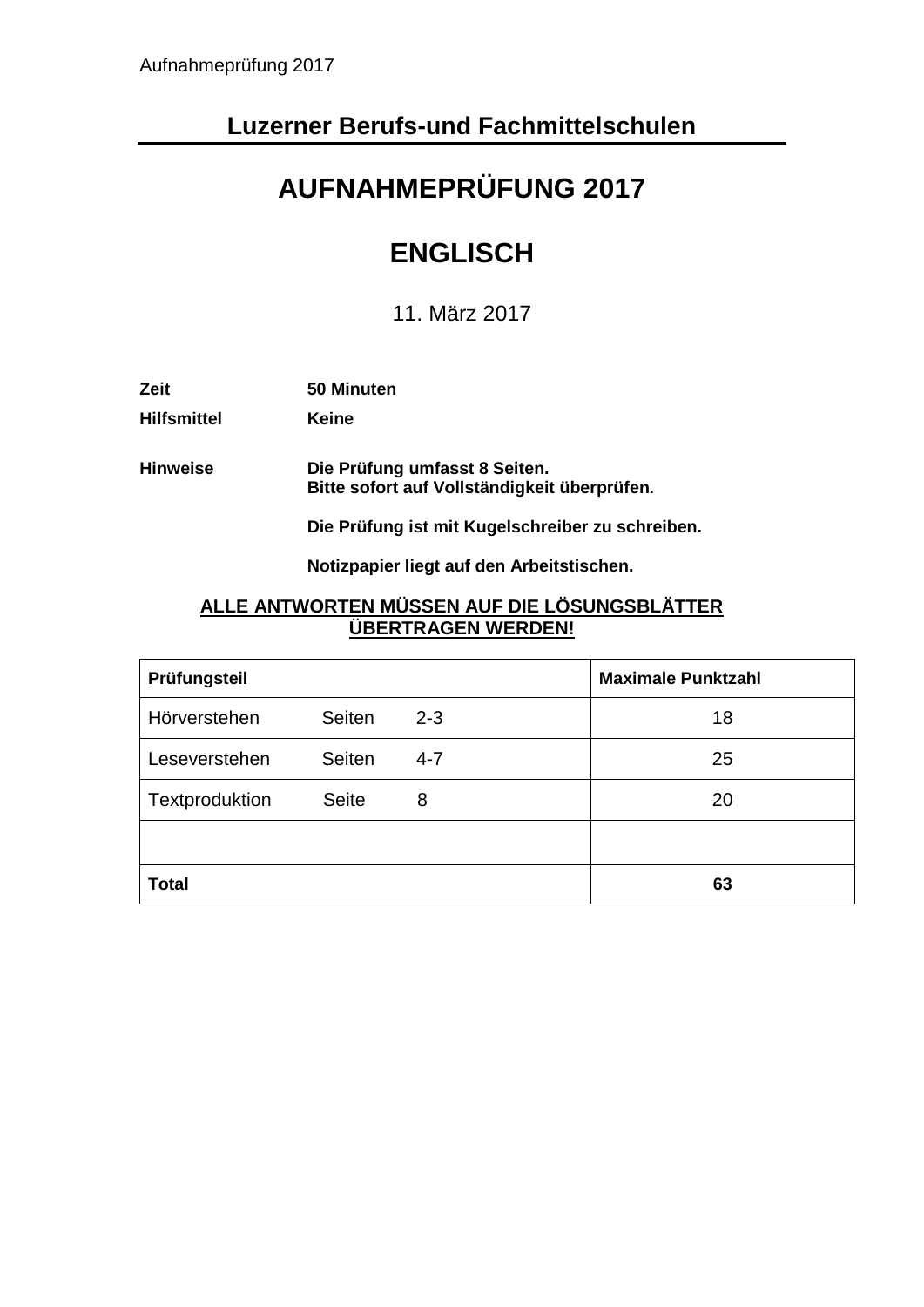#### **LISTENING 18 points**

**You will hear each recording twice. There will be a pause before each part to allow you to look through the questions.**

#### *Part 1 (6 points, 1 point for each correct answer)*

Look at the six sentences for this part. You will hear a conversation between a girl, Alison, and a boy, Bob, about pets. Decide if each sentence is correct or incorrect. If it is correct, put a tick  $(\checkmark)$  in the box under **A for YES**. If it is not correct, put a tick  $(\checkmark)$ in the box under **B for NO**.

|    |                                                                 | A      | в         |
|----|-----------------------------------------------------------------|--------|-----------|
|    |                                                                 | YES    | <b>NO</b> |
| 1. | Bob thinks a dog would be good company for Alison's<br>grandma. | $\Box$ | $\Box$    |
| 2. | Bob doesn't like dogs.                                          | n      | $\Box$    |
| 3. | Bob has found homes for the kittens.                            | $\Box$ | $\Box$    |
| 4. | Alison would be happy to work without getting paid.             | $\Box$ | $\Box$    |
| 5. | Bob thinks Alison is mad.                                       | $\Box$ | $\Box$    |
| 6. | Bob and Alison will go to the dogs' home together.              | $\Box$ | $\Box$    |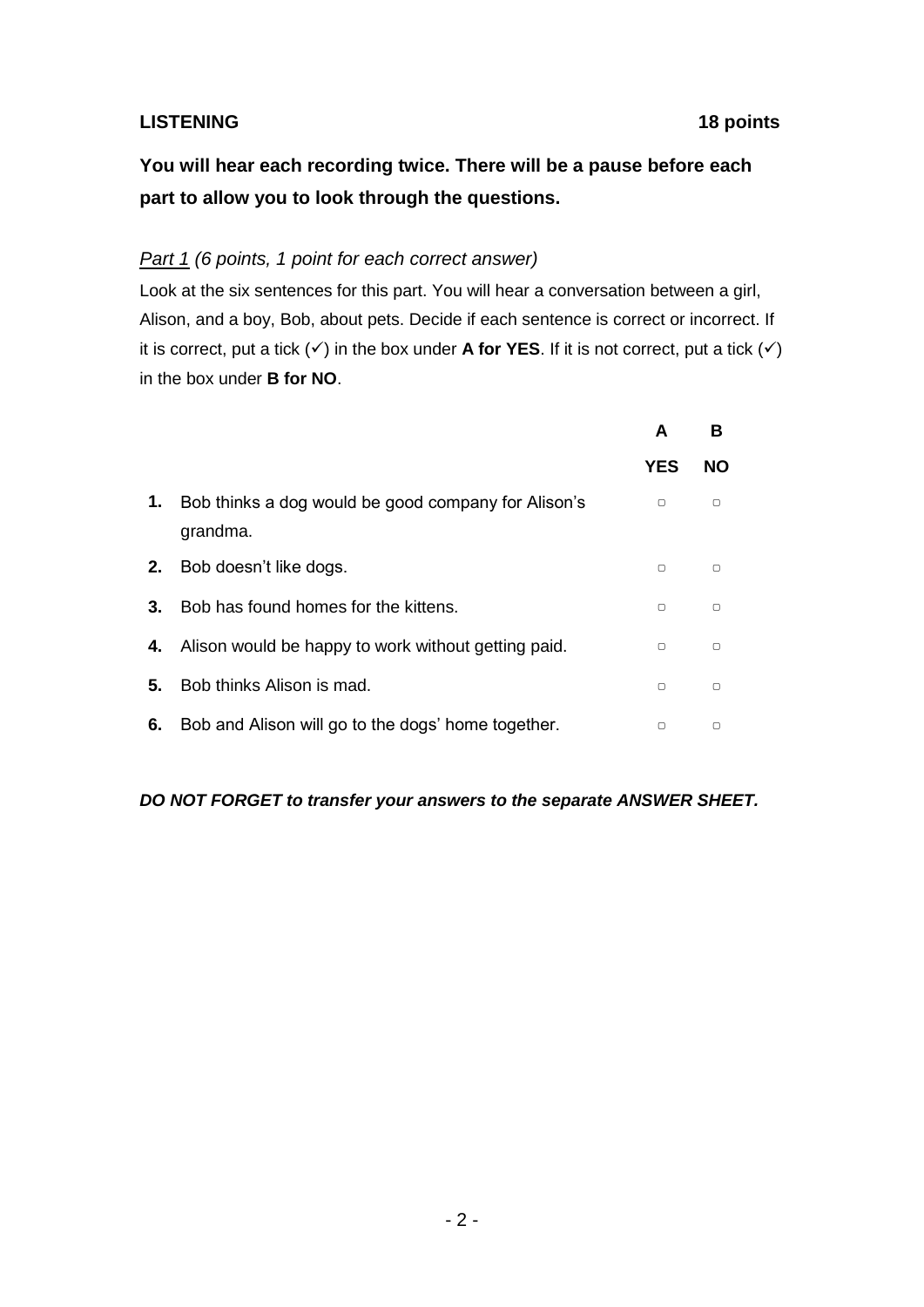*Part 2 (12 points, 2 points for each correct answer)*

You will hear a tour guide talking to a group of people. For each question, fill in the missing information in the numbered space.

### **EXCURSION TO BRIGHTON ITINERARY**

| COACH PICK-UP TIME: 8 am               |                                                                             |                       |                                          |
|----------------------------------------|-----------------------------------------------------------------------------|-----------------------|------------------------------------------|
|                                        |                                                                             |                       |                                          |
| <b>ARRIVAL TIME IN BRIGHTON: 10 am</b> |                                                                             |                       | <b>DROP-OFF POINT: Pool Valley Coach</b> |
|                                        |                                                                             | <b>Station</b>        |                                          |
| <b>GUIDED WALKING TOUR</b>             |                                                                             |                       |                                          |
|                                        | 10.15 - 10.45: Tour of the famous Brighton Lanes (used to be lined with (8) |                       |                                          |
|                                        |                                                                             |                       |                                          |
| 11 am $-$ 12.30                        | Coffee break. Refreshments are available inside the (9)                     |                       |                                          |
| pm:                                    |                                                                             |                       |                                          |
|                                        | Gardens Cafe.                                                               |                       |                                          |
| $11.30 - 12.30$ :                      | Guided tour of the palace.                                                  |                       |                                          |
| $12.45 - 2$ pm:                        | Lunch at Donatello's Restaurant.                                            |                       |                                          |
|                                        |                                                                             |                       |                                          |
|                                        | Three-course lunch: £8.95.                                                  |                       |                                          |
|                                        | Coffee/tea included.                                                        |                       |                                          |
| $2 \, \text{pm} - 3 \, \text{pm}$ :    | Brighton Museum & Art Gallery.                                              |                       |                                          |
|                                        | Guided tour optional and free of charge.                                    |                       |                                          |
| $3 \text{ pm} - 5 \text{ pm}$ :        | Free time on Brighton seafront.                                             |                       |                                          |
|                                        | Recommended sights: Brighton Pier, the (11)                                 |                       |                                          |
|                                        |                                                                             | and artists' studios. |                                          |
| $5.10 - 6$ pm:                         |                                                                             |                       |                                          |
|                                        | Departure from Pool Valley Coach Station.                                   |                       |                                          |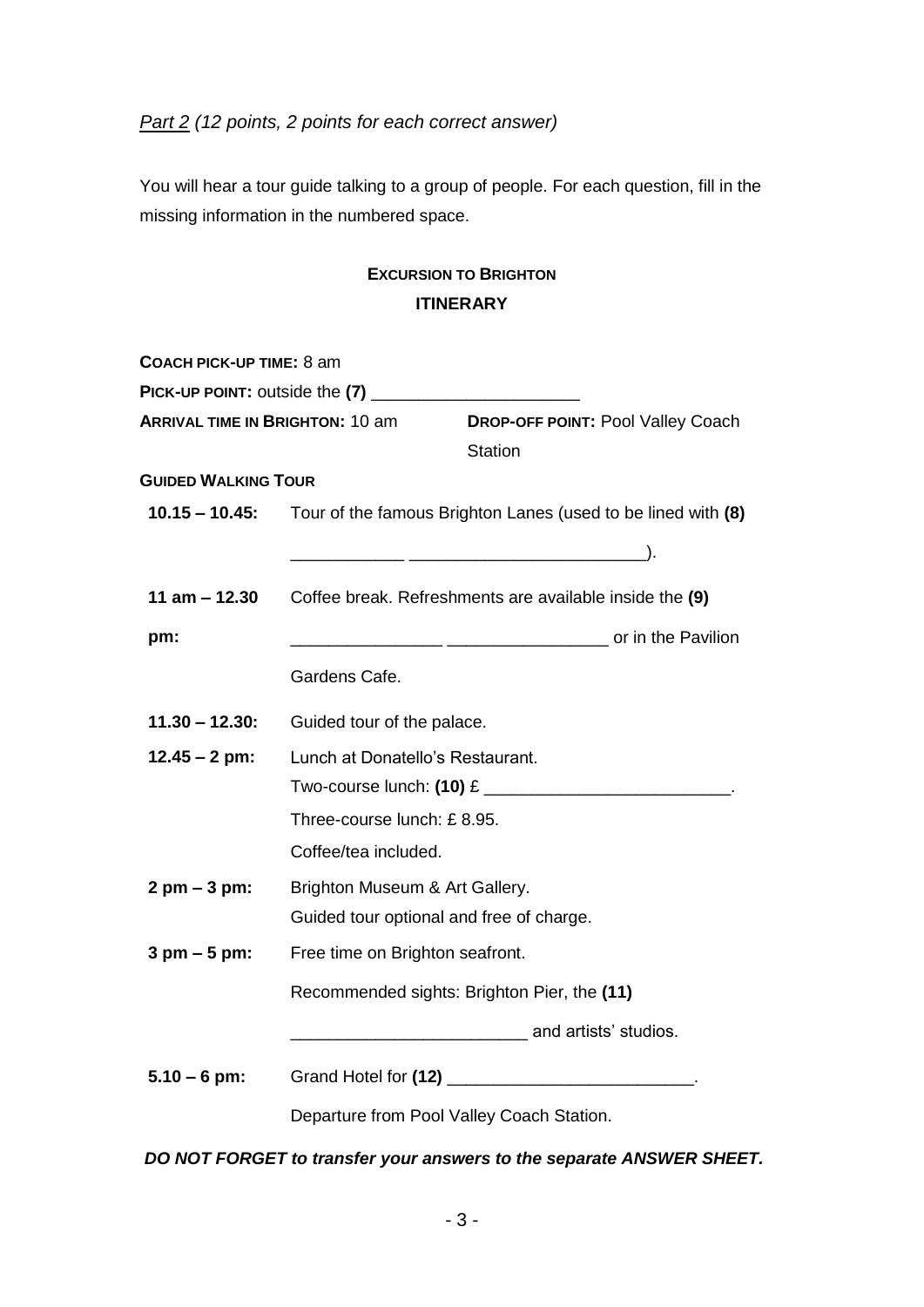#### **READING 25 points**

*Part 1 (10 points, 2 points for each correct answer)*

*The people below are all looking for somewhere to live. Read the next page. There are eight adds offering accommodation. Decide which add (letters A-H) offers the most suitable accommodation for each person (numbers 1-5). For each of these numbers mark the correct letter on your answer sheet.* 

- 1. **Amanda** is 19 and wants to share with other girls of her age. She works unusual hours and needs to get to the city easily at all times on public transport.
- 2. **Stephen and Pat** live in the city center with their children. They want to move to the countryside and are happy to drive into the city every day in exchange for peace and quiet.
- 3. **Sarah,** a student, wants a room in the city center so she can walk to museums and art galleries. She doesn't have much money so she is looking for part-time work.
- 4. **Taeko** wants to live with an English family and join in family life. She doesn`t want to cook for herself. She needs to get to the city center easily.
- 5. **Martin and three friends** are looking for a house or flat to share. They have transport so they don't mind where it is. They can afford up to £1,000 per month.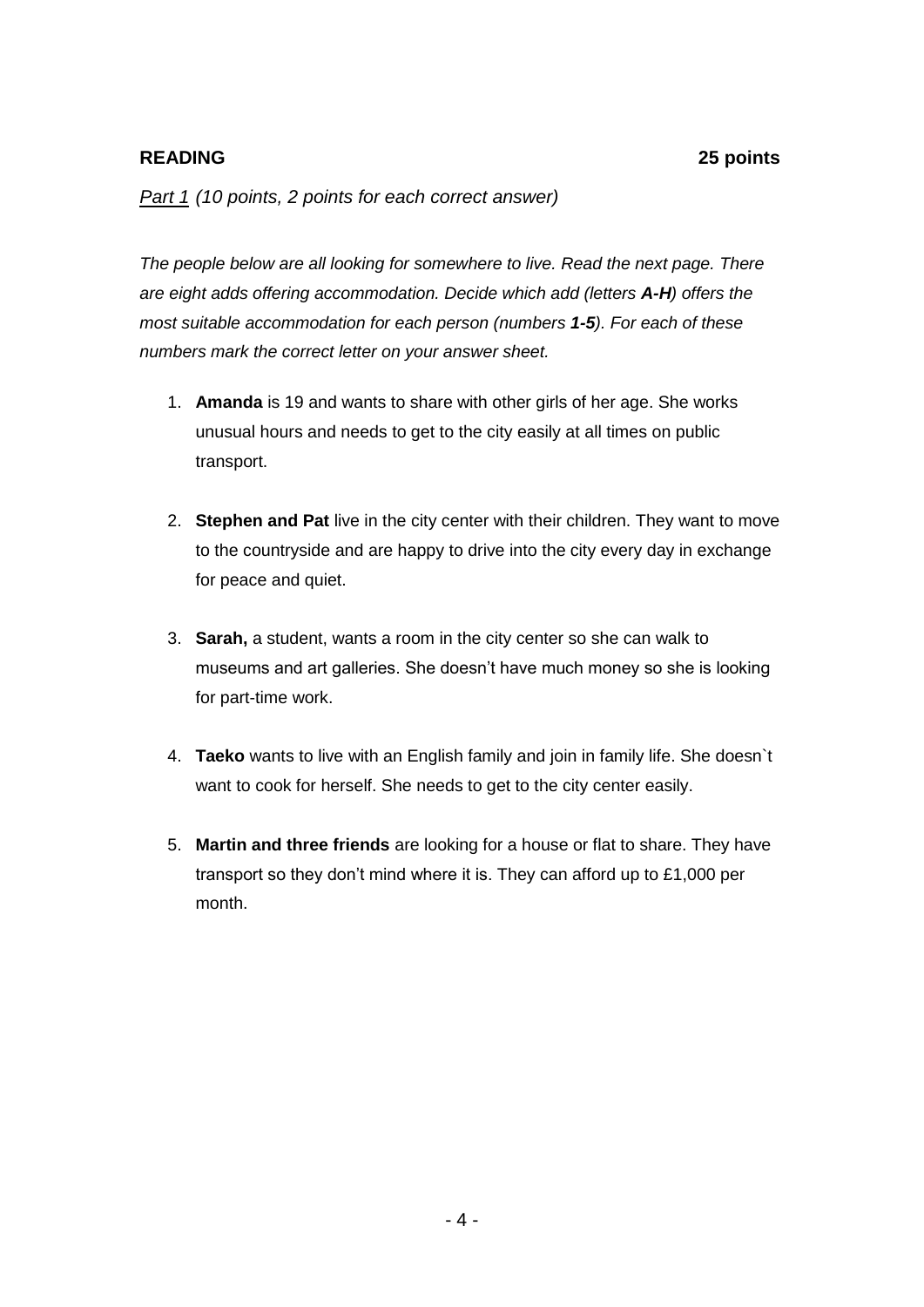- A. Room above restaurant on edge of city available. Small fee for person able to work in restaurant at weekends. Area has shops, library, etc. Buses to city center every half an hour
- B. House to rent on a farm ten miles from city center, four bedrooms and garden. Beautiful countryside, lovely walks. Two miles from nearest village with shop and post office. No public transport. £1,100 per month.
- C. Fourth girl wanted to share house with three others aged 19-25. Two miles from city center but 10 minutes by train, 24-hour service (we are 5 minutes' walk from station). Near shops. £60 per week including bills.
- D. Would you like to live with a family right in the middle of the city? We are in *South Street* with shops, theatres, galleries, museums, etc. just a ten-minute walk away. Room available in five-bedroom house for £45per week- this can be reduced if you help in the house and with children. Cook your own meals in our kitchen.
- E. Cottage to rent ten miles from city center but only a ten-minute walk to local station (journey to city center takes 15 minutes). One large bedroom. Would suit a couple or two friends.
- F. Two female students are looking for third girl to share flat in village near city. Own bedroom, share kitchen and bathroom. We have a car so can offer shared lifts to the center in the morning and evening. £60 per week including bills.
- G. House for rent in a small village five miles from city center. Very peaceful. Hourly bus service during day to city. No children allowed. £950 per month to be paid in advance.
- H. Room available in family house- £65 per week with breakfast and evening meal included. Own room- share living room, meals, bathroom with family (three children) One mile form city center. Bus every 15 minutes into city.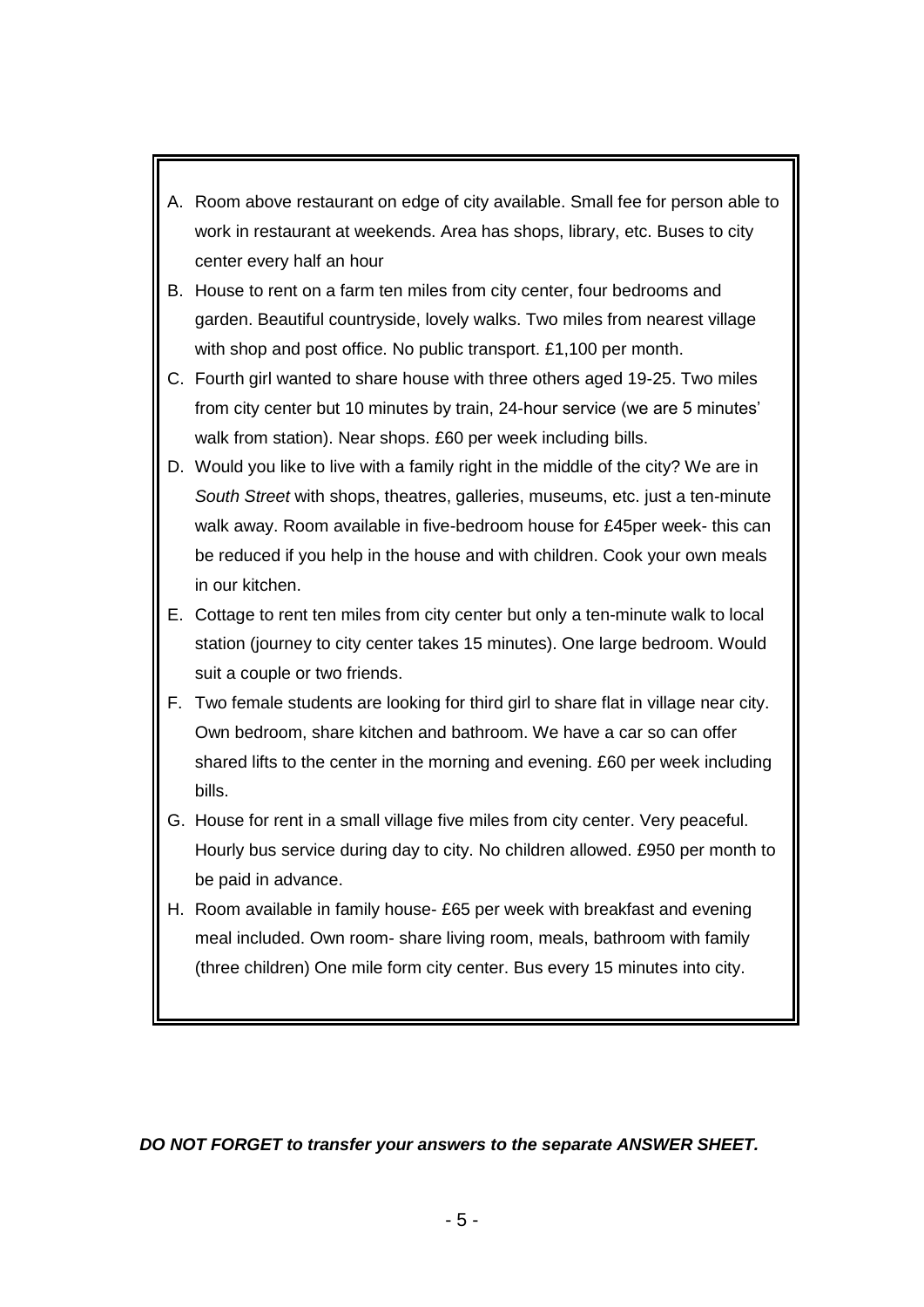#### *Part 2 (5 points, 1 point for each correct answer)*

*Look at the sign (left column) in each question. Someone asks you what it means. Mark the letter next to the correct explanation A, B, C or D – on your answer sheet.* 

| 1. BRIGHTSON'S TRAVEL           | A. The library is now a travel         |
|---------------------------------|----------------------------------------|
| <b>AGENCY: OUR NEW</b>          | agency.                                |
| <b>ENTRANCE IS BETWEEN THE</b>  | B. The travel agency is no longer      |
| <b>BANK AND THE LIBRARY</b>     | open.                                  |
|                                 | C. The travel agency has moved its     |
|                                 | entrance.                              |
|                                 | D. The entrance to the bank is         |
|                                 | through the library.                   |
| 2. WE ARE CLOSED FOR STAFF      | A. We can train you to work here.      |
| <b>TRAINING UNTIL 09.30</b>     | B. We are not open today because       |
|                                 | of staff training.                     |
|                                 | C. The shop is run by trained staff.   |
|                                 | D. The shop will open at 09.30         |
|                                 | today.                                 |
| 3. ADD YOUR NAME TO THIS LIST   | A. This list should be signed by       |
| IF YOU WANT TO GO ON THE        | people wanting to go on the trip.      |
| <b>TRIP</b>                     | B. Check this list for information if  |
|                                 | you are going on the trip.             |
|                                 | C. If you find your name on this list, |
|                                 | you can go on the trip.                |
|                                 | D. This list shows who has been        |
|                                 | chosen to go on the trip.              |
| 4. WE ONLY REPAIR               | A. Bring your computer here for        |
| <b>COMPUTERS WHICH WERE</b>     | repairs.                               |
| <b>BOUGHT HERE</b>              | B. We will not mend computers          |
|                                 | bought from other shops.               |
|                                 | C. We charge to repair computers       |
|                                 | not bought here.                       |
|                                 | D. Computers bought here never         |
|                                 | need repairing.                        |
| WE REGRET WE CANNOT<br>5.       | A. If you spend more than 10           |
| <b>ACCEPT PAYMENT BY CREDIT</b> | pounds, you must pay by credit         |
| CARD FOR SALES OF UNDER         | card.                                  |
| £10                             | B. We make a charge if you pay by      |
|                                 | credit card.                           |
|                                 | C. If you spend less than 10           |
|                                 | pounds, you cannot pay by              |
|                                 | credit card.                           |
|                                 | D. We prefer cash payment for          |
|                                 | large sales.                           |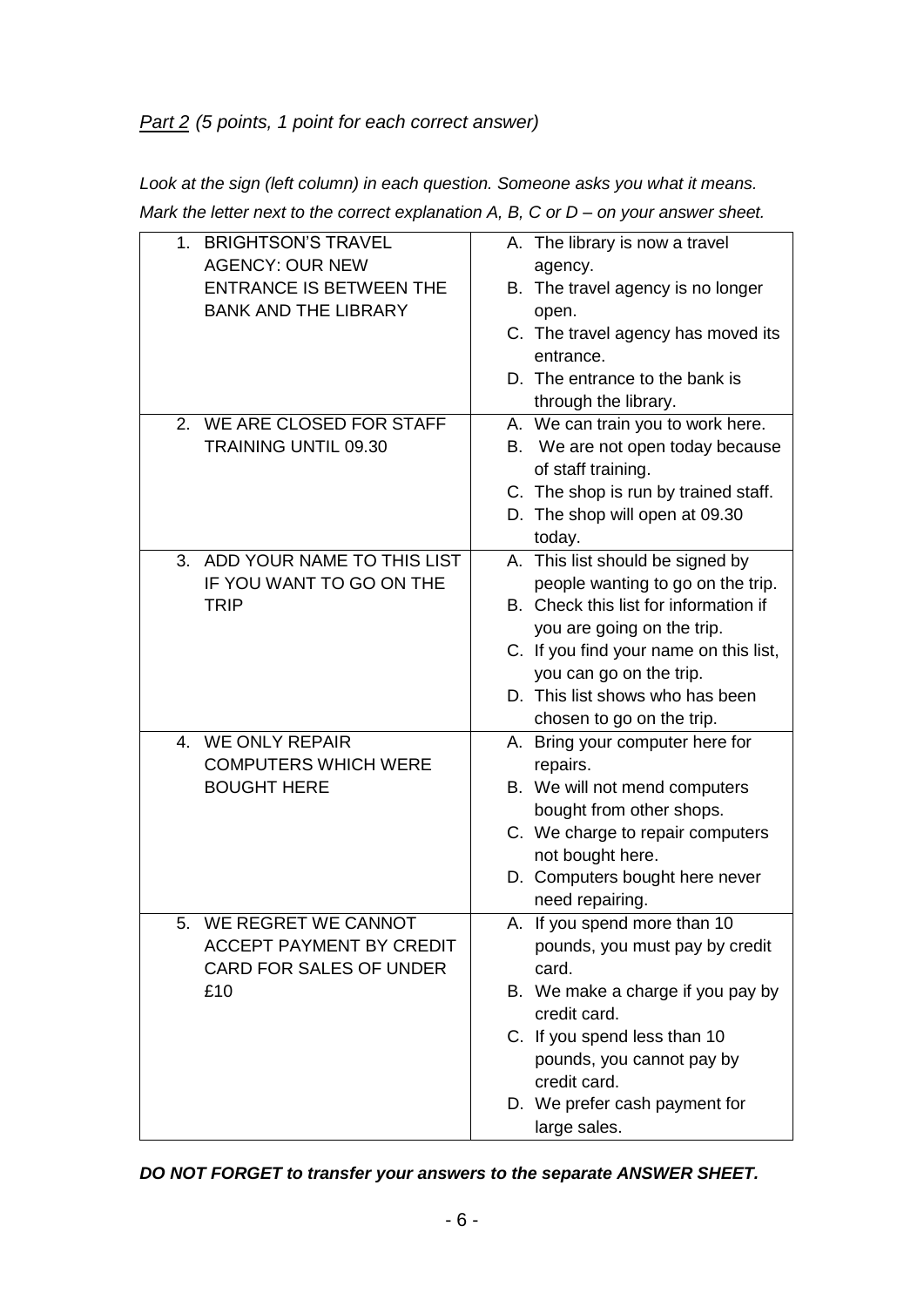#### *Part 3 (10 points, 1 point for each correct answer)*

Read the text below and choose the correct word for each space. For each question, mark the letter next to the correct word (A, B, C or D) on your answer sheet. There is an example (0) at the beginning.

#### **THE RECIPE FOR GOOD COMMUNICATION**

How many people do you communicate (0) \_\_\_\_**with**\_\_\_\_\_ in a day? Probably a lot more (1) \_\_\_\_\_\_\_\_ you did ten years ago. With a few pieces of equipment, we can 'talk' to people in more and more ways, not (2) \_\_\_\_\_\_\_\_\_\_ face-to-face and on the phone, but also via the Internet. It is very important, therefore, (3) \_\_\_\_\_\_\_\_\_\_\_ everyone to try and improve their communication skills. Despite all the technological advances of (4) \_\_\_\_\_\_\_\_\_\_\_\_ years, the art of good conversation is still at the heart of successful communication. (5) \_\_\_\_\_\_\_\_\_\_\_\_\_\_ it's a good idea to remember the four golden rules of good communication. Firstly, be as clear as you can. Misunderstandings arise if we don't say exactly  $(6)$  we mean. Secondly, we have to work (7) \_\_\_\_\_\_\_\_\_\_\_\_\_ at listening. Pay attention to what the other person is saying. Thirdly, ask (8) \_\_\_\_\_\_\_\_\_\_\_ people what they think, don't only tell them what you think. And finally show respect for other people, give them time to say what they want, and (9) **interest in what they say.** 

If you (10) these rules, you will be a good communicator.

| 0. (A) on   |               | $(B)$ with | $(C)$ in   | (D) about   |
|-------------|---------------|------------|------------|-------------|
| 1. (A) like |               | (B) than   | $(C)$ as   | (D) then    |
| 2. (A) yet  |               | (B) even   | (C) just   | $(D)$ still |
| 3. (A) for  |               | $(B)$ if   | $(C)$ by   | (D) from    |
|             | 4. (A) close  | (B) last   | (C) late   | (D) recent  |
|             | 5. (A) There  | $(B)$ So   | $(C)$ Such | $(D)$ Or    |
|             | 6. $(A)$ when | (B) what   | (C) which  | (D) whom    |
|             | 7. (A) hard   | (B) much   | (C) great  | (D) very    |
|             | 8. (A) every  | (B) other  | (C) each   | (D) another |
| 9. (A) get  |               | (B) put    | $(C)$ be   | (D) show    |
| 10. (A)     | act           | (B) move   | (C) follow | $(D)$ go    |

#### *Do not forget to transfer your answers to the separate ANSWER SHEET.*